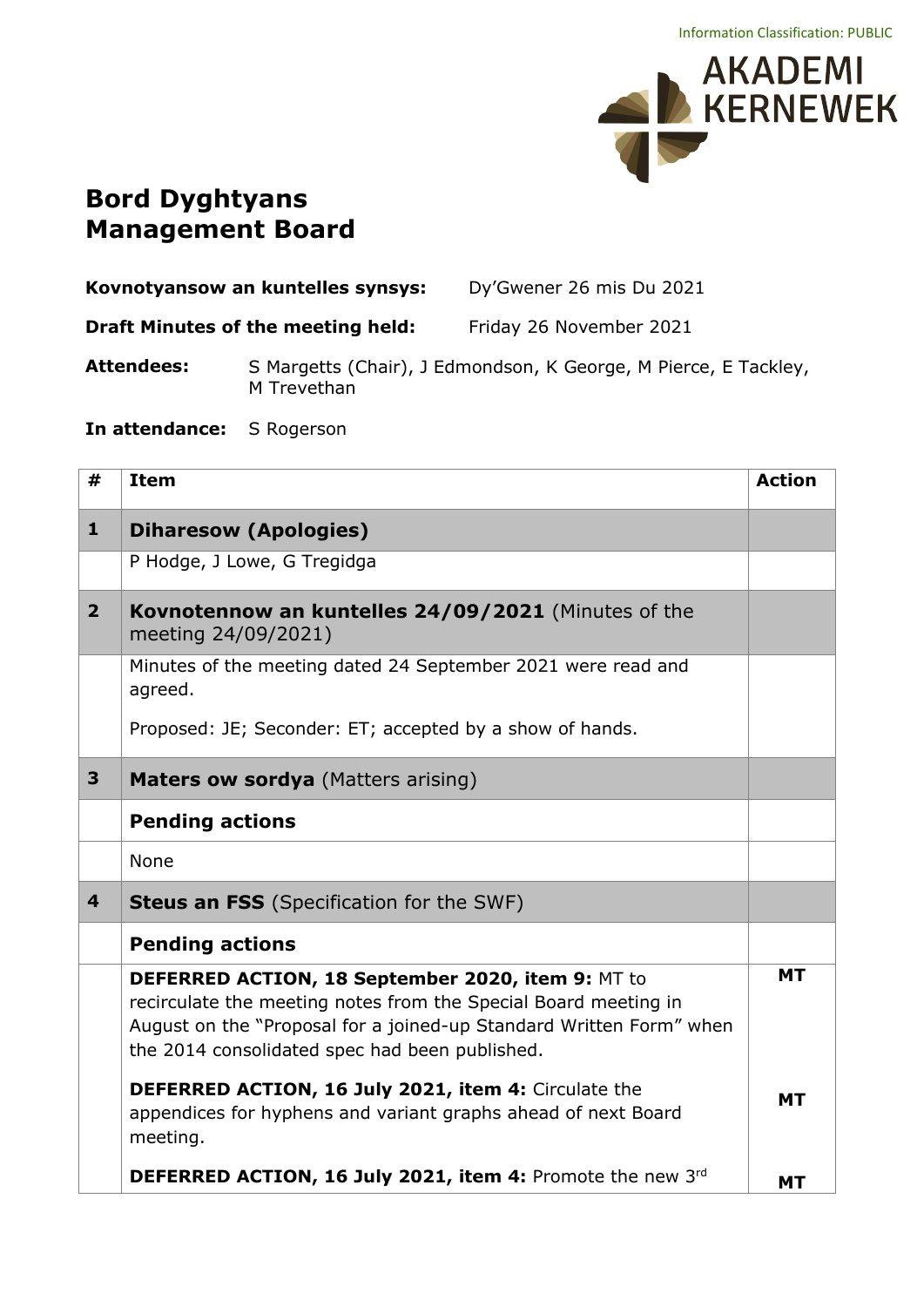| # | <b>Item</b>                                                                                                                                                                 | <b>Action</b> |
|---|-----------------------------------------------------------------------------------------------------------------------------------------------------------------------------|---------------|
|   | edition specification by sharing with Rosweyth and teachers.                                                                                                                |               |
|   | <b>Publication on AK website and promotion</b>                                                                                                                              |               |
|   | <b>COMPLETED ACTION, 24 September 2021, item 4: Publish the 3rd</b><br>edition Specification by the end of September.                                                       |               |
|   | The 3rd edition Standard Written Form (SWF) Specification is<br>available to download from the AK website.                                                                  |               |
|   | <b>ACTION:</b> Produce a flyer to promote the AK website services and the<br>new 3rd edition Specification.                                                                 | <b>MT</b>     |
|   | <b>Hyphens and variants</b>                                                                                                                                                 |               |
|   | <b>ACTION:</b> Hold an Extraordinary Board meeting on Friday 17<br>December 2021 to discuss the hyphen and variant graph addendums<br>to the 3rd edition SWF Specification. | <b>MT</b>     |
|   | <b>Users guide</b>                                                                                                                                                          |               |
|   | A proposal is with the University of Exeter for a language student to<br>help draft a SWF users guide.                                                                      |               |
| 5 | <b>Governans</b> (Governance)                                                                                                                                               |               |
|   | <b>Pending actions</b>                                                                                                                                                      |               |
|   | <b>ACTION:</b> MT to draft a call for applications to the Dictionary Panel.                                                                                                 | <b>MT</b>     |
|   | <b>Budget - update</b>                                                                                                                                                      |               |
|   | No change on AK budget.                                                                                                                                                     |               |
|   | Work plan 21/22- update                                                                                                                                                     |               |
|   | No student on the public history course picked an AK project<br>placement. There is a separate bid for a language student to support a<br>SWF users guide.                  |               |
|   | The Translation Service has started recording grammar questions, in<br>addition to new terms. There may be a proposal to develop a<br>grammar panel to provide advice.      |               |
|   | <b>Digital Framework</b>                                                                                                                                                    |               |
|   | The digital framework will be coordinated by the Digital Skills<br>Partnership; this may identify external funding to develop language<br>technology tools.                 |               |
|   | Membership of panels and review of policy documents                                                                                                                         |               |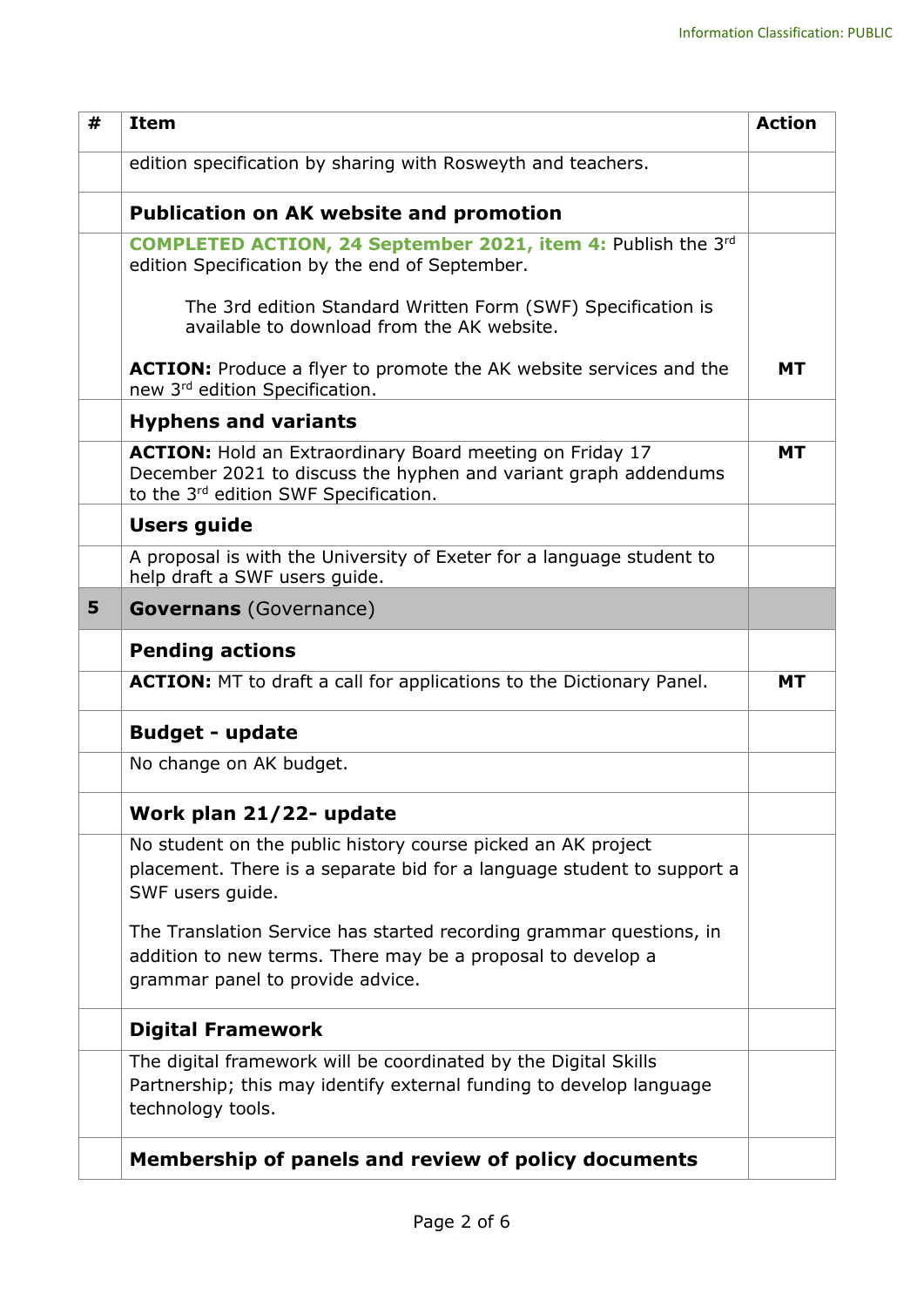| #                       | <b>Item</b>                                                                                                                                                                                                                             | <b>Action</b> |
|-------------------------|-----------------------------------------------------------------------------------------------------------------------------------------------------------------------------------------------------------------------------------------|---------------|
|                         | Suggested that existing Panel policies be discussed at the<br>Extraordinary Board meeting in December.                                                                                                                                  |               |
|                         | <b>ACTION:</b> Write to all Panel members asking them to formally confirm<br>they wish to continue under the revised remits.                                                                                                            | МT            |
| 6                       | <b>Pennskol Karesk</b> (Exeter University)                                                                                                                                                                                              |               |
|                         | Update on taught Kernewek module at the University                                                                                                                                                                                      |               |
|                         | Three students are enrolled on the Kernewek university module; there<br>is interest to promote it in the next academic year.                                                                                                            |               |
|                         | Update on socio-linguistic research unit                                                                                                                                                                                                |               |
|                         | Lucy Ellis has prepared a dialect survey, a call for responses expected<br>in the New Year. GT has a series of talks coming up including one on<br>dialect.                                                                             |               |
| $\overline{\mathbf{z}}$ | <b>Nowydhheansow an Panellow</b> (Panel updates)                                                                                                                                                                                        |               |
| a                       | <b>Dictionary</b>                                                                                                                                                                                                                       |               |
|                         | <b>Pending actions</b>                                                                                                                                                                                                                  |               |
|                         | DEFERRED ACTION, 16 July 2021, item 7a: To re-apply the sub-<br>order of results within a sense from the MAGA dictionary introduction,<br>and to review this sub-order and clarification fields in Maes-T at the<br>next Board meeting. | МT            |
|                         | Website update $-$ sewyansow, a-z                                                                                                                                                                                                       |               |
|                         | The AK dictionary is now correctly showing sewyans after the number<br>of successful results returned.                                                                                                                                  |               |
|                         | An A-Z search module is now available for the online dictionary; it has<br>not yet been implemented.                                                                                                                                    |               |
|                         | <b>App version</b>                                                                                                                                                                                                                      |               |
|                         | Bangor University has been commissioned to produce an app of the<br>AK dictionary by March 2022. This first iteration will require internet<br>access to search.                                                                        |               |
|                         | Dictionary database issues (Maes T fields - parts of<br>speech, disambiguation, etc)                                                                                                                                                    |               |
|                         | Work on adding to and revising data within the dictionary database is<br>ongoing.                                                                                                                                                       |               |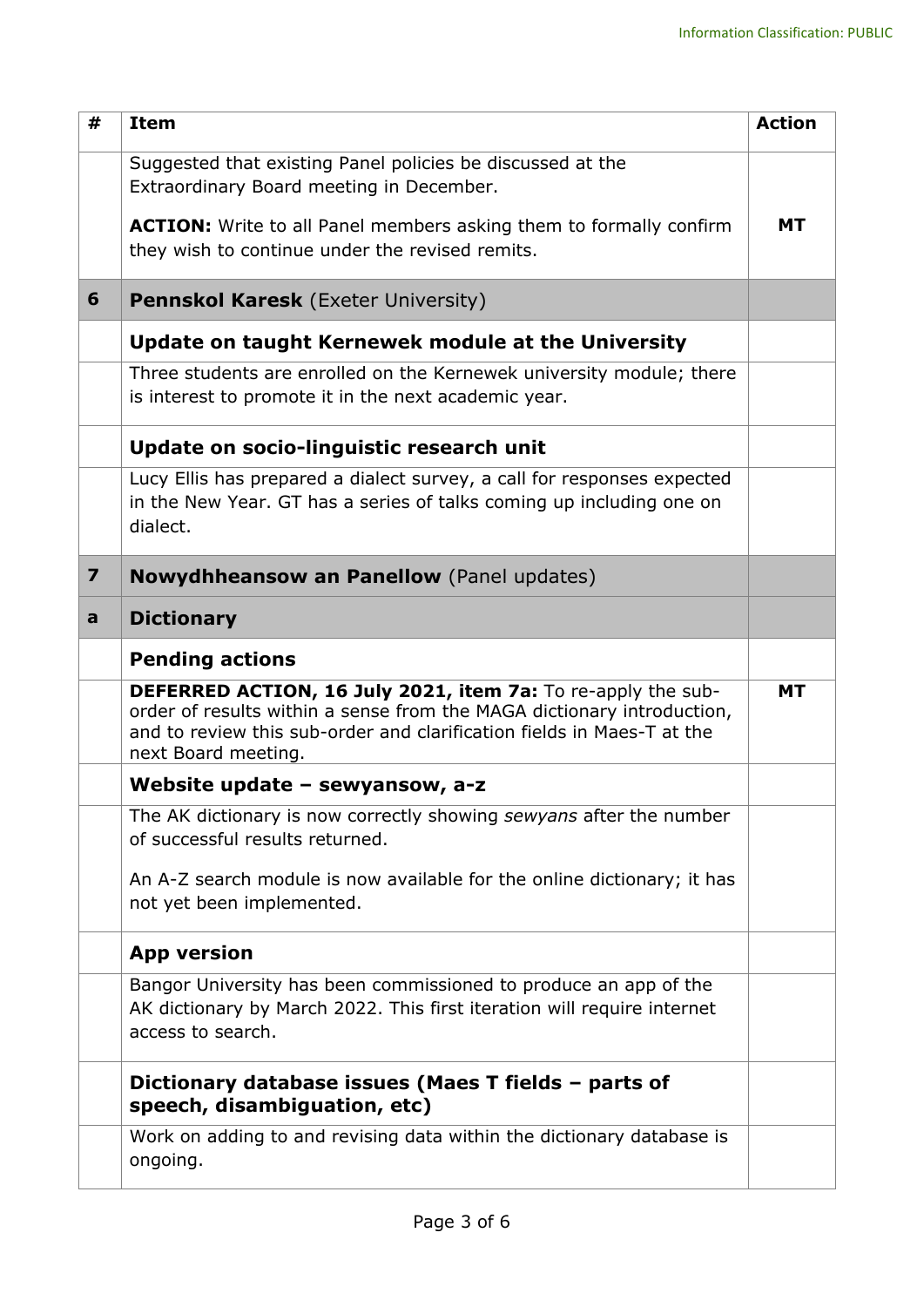| #           | <b>Item</b>                                                                                                                                                               | <b>Action</b> |
|-------------|---------------------------------------------------------------------------------------------------------------------------------------------------------------------------|---------------|
| $\mathbf b$ | <b>Termonieth</b> (Terminology)                                                                                                                                           |               |
|             | <b>Pending actions</b>                                                                                                                                                    |               |
|             | <b>COMPLETED ACTION, 24 September 2021, item 7b: Request a</b><br>new list of unsuccessful searches from Bangor University. Propose<br>regular updates for this function. |               |
|             | <b>Failed searches from the online dictionary</b>                                                                                                                         |               |
|             | The dataset provided by Bangor University provides approximately<br>100,000 unsuccessful dictionary searches.                                                             |               |
|             | <b>ACTION:</b> Send the first 1,000 failed searches to Terminology.                                                                                                       | <b>SR</b>     |
|             | Glaciation / Baby terms / others                                                                                                                                          |               |
|             | <b>ACTION:</b> ET to provide a list of proposed corrections to the published<br>term lists.                                                                               | ET            |
|             | There was a suggestion to reach a formal decision on publishing<br>expletives within the dictionary.                                                                      |               |
|             | <b>AGREED:</b> The following lists will be published on the AK website for<br>public consultation:                                                                        | <b>SR</b>     |
|             | 22/07/2020 Unsuccessful dictionary searches<br>$\bullet$<br>22/07/2020 Various terms<br>$\bullet$<br>17/08/2020 Various terms<br>28/08/2020 Tree species                  |               |
|             | 14/08/2021<br>Morrab Gardens plant species<br>09/09/2021 Fish species                                                                                                     |               |
|             | 18/09/2021 Various terms                                                                                                                                                  |               |
|             | 17/11/2021  10,000 common words, letter 'C'<br>$\bullet$                                                                                                                  |               |
| $\mathbf c$ | Henwyn Tyller (Place-names)                                                                                                                                               |               |
|             | <b>Pending actions</b>                                                                                                                                                    |               |
|             | DEFERRED ACTION, 19 March 2021, item 6c: MT to enquire with<br>place-name site developer about exporting reports of recent entries in<br>the database.                    | <b>MT</b>     |
|             | Website update - database issues - place name elements<br>& GoCornish                                                                                                     |               |
|             | There was a request for an updated developers' guide for Address<br>Management; this information could also go to town and parish                                         |               |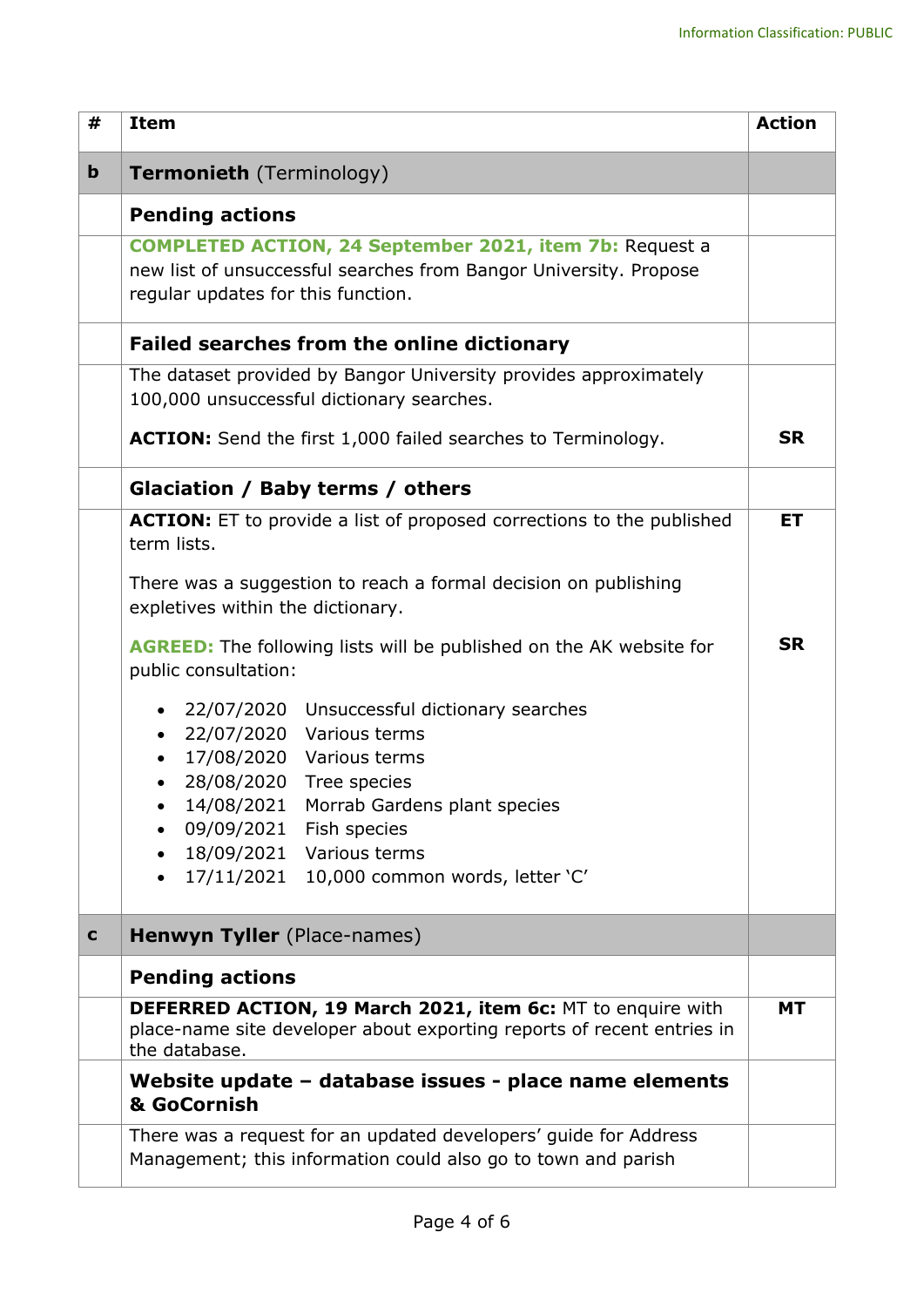| #           | <b>Item</b>                                                                                                                                                                                                                                                                                          | <b>Action</b> |
|-------------|------------------------------------------------------------------------------------------------------------------------------------------------------------------------------------------------------------------------------------------------------------------------------------------------------|---------------|
|             | councils to inform their planning discussions.                                                                                                                                                                                                                                                       |               |
|             | The place name database requires updates to the civil parish<br>category. Many are incorrect due to parish boundary revisions, either<br>moving or being completely removed.                                                                                                                         |               |
|             | <b>ACTION:</b> MT to determine how stable the parish boundaries are.                                                                                                                                                                                                                                 | <b>MT</b>     |
|             | <b>ACTION:</b> SR to look at the civil parish forms to determine missing<br>entries.                                                                                                                                                                                                                 | <b>SR</b>     |
|             | <b>Ongoing work and Gorsedh 2022 booklet</b>                                                                                                                                                                                                                                                         |               |
|             | GK booklet is not complete as the 2022 venue will move from<br>Padstow.                                                                                                                                                                                                                              |               |
|             | <b>Other enquiries</b>                                                                                                                                                                                                                                                                               |               |
|             | None                                                                                                                                                                                                                                                                                                 |               |
| $\mathbf d$ | <b>Hwithrans</b> (Research)                                                                                                                                                                                                                                                                          |               |
|             | <b>Pending actions</b>                                                                                                                                                                                                                                                                               |               |
|             | <b>COMPLETED ACTION, 22 January 2021, item 6d: Research to</b><br>further investigate the spelling of gorlewin/borlewen.                                                                                                                                                                             |               |
|             | Report submitted.                                                                                                                                                                                                                                                                                    |               |
|             | DEFERRED ACTION, 22 January 2021, item 6d: Research Panel to<br>consider the gender paper further, specifically the use of suffixes such<br>as <-or> and <-er> with a view to agreeing a gender neutral suffix<br>for application to new terms for professions that are published by the<br>Akademi. | <b>RSRCH</b>  |
|             | <b>COMPLETED ACTION, 19 March 2021, item 9: Research to</b><br>examine the etymology of gwelen 'stick' to provide any interesting<br>information about the word.                                                                                                                                     |               |
|             | Report submitted.                                                                                                                                                                                                                                                                                    |               |
|             | ACTION, 24 September 2021, item 7b: Add job titles as a<br>discussion item on the next agenda.                                                                                                                                                                                                       | <b>MT</b>     |
|             | ACTION, 24 September 2021, item 7b: Publish the gender paper<br>above as a discussion paper, presenting the proposals to the<br>community.                                                                                                                                                           | <b>MT</b>     |
|             | Progress on gender terms, suffixes and pronouns                                                                                                                                                                                                                                                      |               |